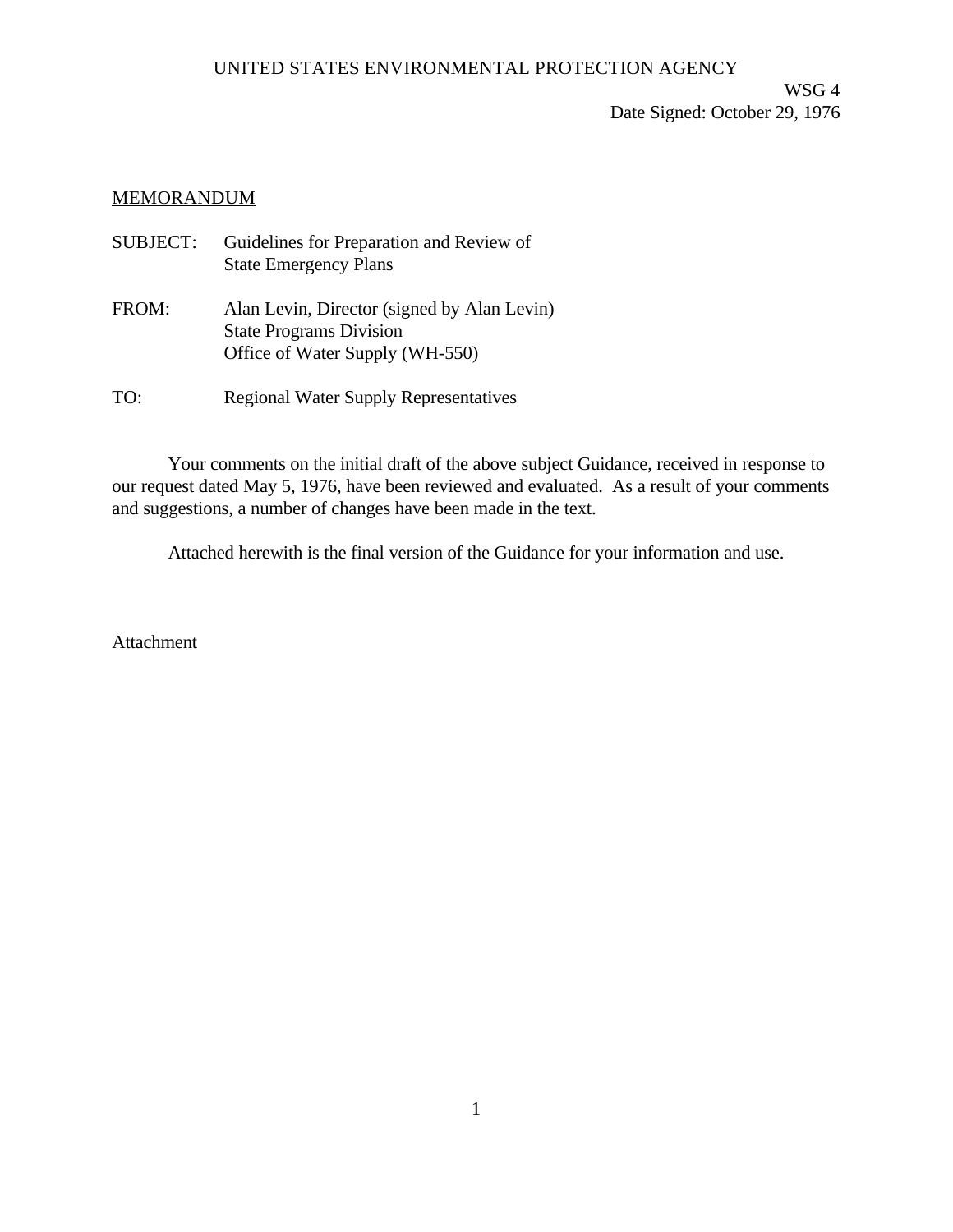## GUIDELINES FOR PREPARATION AND REVIEW OF THE STATE EMERGENCY PLAN

Section 1413 of the Safe Drinking Water Act provides for a State to have primary enforcement responsibility for public water systems if EPA determines that the State has satisfied 5 basic conditions specified in Section 1413. One of the conditions (Sec.  $1413(a)(5)$ ) requires that a State, "Has adopted and can implement an adequate plan for the provision of drinking water under emergency circumstances." A State is not required to have an individual plan for each public water system. All that is required is a State-wide plan for responding to emergencies. A State must submit to EPA, pursuant to 40 CFR 142.11(a)(5), a brief description of its plan. The adequacy of the plan should be determined on the basis of this submission.

This guidance is limited to those key elements of a State-wide plan that will permit a timely, effective response to problems. Within this general framework, it is suggested that the States be permitted maximum discretion in adopting and implementing a plan. Any requirements imposed on the States should be simple and relatively limited so that they can be readily and usefully attained. To be realistic, the State plan should have clear but limited objectives and should be periodically updated and tested.

The details of the plan outlined in the following should be left to the judgement of the State. These limited guidelines should not, however, preclude a State from developing a more extensive plan as time and resources permit. The vulnerability of water supply systems to a particular type of disaster will vary from State to State. For instance, some States are located in earthquake areas, others are located in areas subject to hurricanes. The details of any State plan will depend on local conditions and circumstances. The details of a State-wide plan should be developed within the framework of the following suggested elements.

## State Response

1. Communication - The plan should promote human awareness and a readiness to respond to disaster circumstances. It is essential to appoint a state disaster coordinator and to designate key water supply personnel for call under disaster circumstances. As for local plans, they will require telephone lists, periodic updating, and testing. Where possible, the plan should provide for the use of radio communications when telephones become inoperative.

2. Inventory - The State should maintain current inventories of all public water systems and emergency equipment available and should encourage water utilities to acquire and maintain standardized parts and equipment where economically feasible.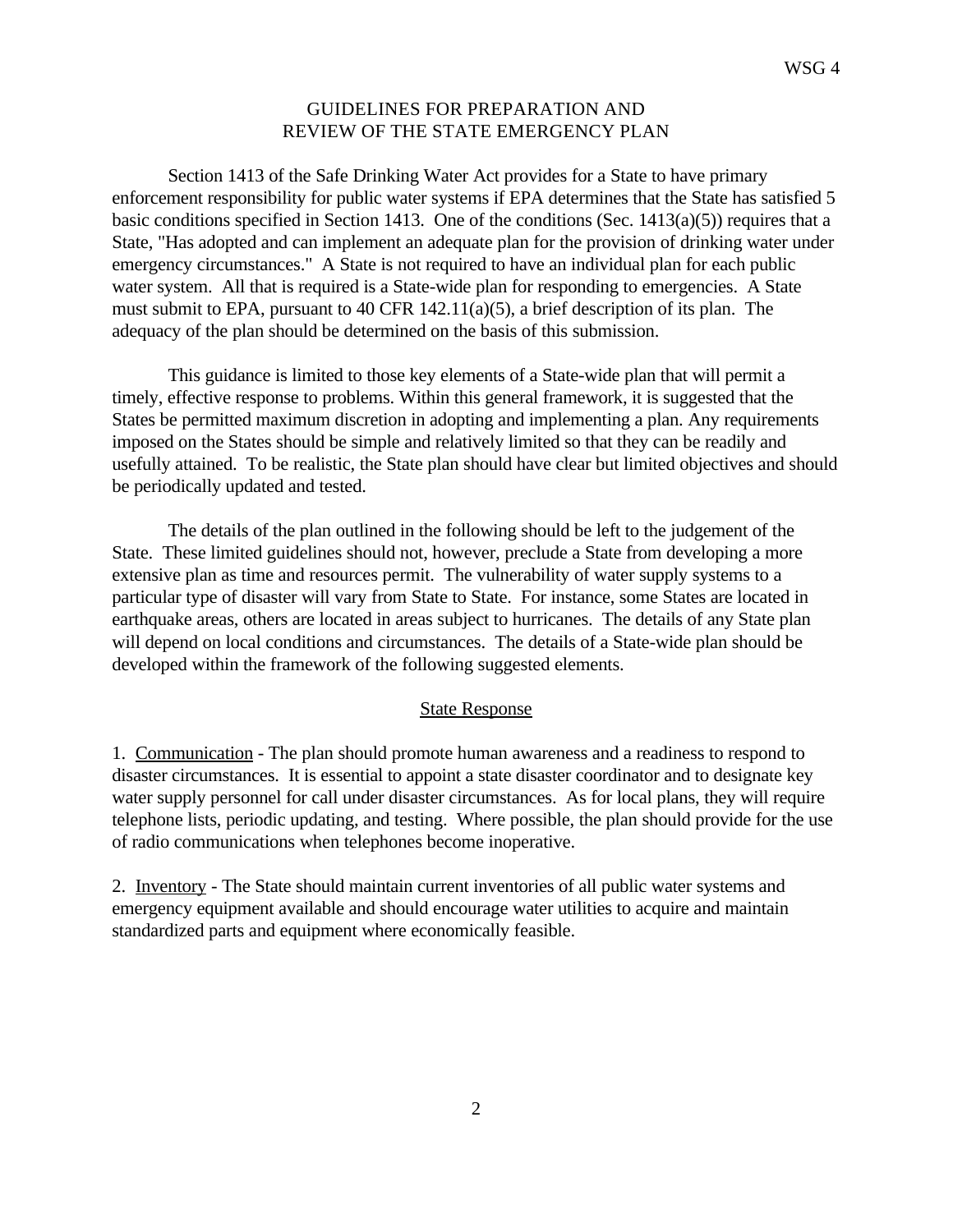- a. The inventory of public water systems should be continually updated and periodically reviewed and revised. (40 CFR 142.10  $(b)(1)$ ).
- b. The State should maintain, to the extent possible, a rough inventory of all appropriate trucking and other equipment that might be made available to solve emergency water supply problems. Possible sources for this equipment would include the military, private firms, public works agencies, and civil defense agencies (a variety of water supply and other equipment is available for emergency use from depots maintained by the Defense Civil Preparedness Agency (DCPA) and others).
	- (1) Available treatment chemicals and emergency equipment including standby power sources and water pumps.
	- (2) Location of the equipment.
	- (3) The mechanism(s) required to obtain the needed equipment.

3. Local plans - The plan should stimulate local activity. The State should encourage local utilities to prepare their own disaster plans. It is important that specific planning for alternate sources be undertaken for the State's larger water utilities. As a practical matter, the State should have such plans on file for five to ten of the larger utilities. Systems serving the largest population at risk should be selected. For each area, alternate water systems should be assessed and selected for availability in the event the basic water system is incapacitated. Factors to be considered in the selection process would include accessibility for tank trucks, the capacity of filling facilities, and the proximity of the alternate system. In addition, the larger utilities should be encouraged to develop their own detailed emergency plans as soon as possible. Ultimately, all community water systems will be expected to adopt a local plan. For such detailed planning at the local level, the AWWA Manual No. M19, Emergency Planning for Water Utility Management, 1973, should prove useful.

4. Coordination - A number of Federal and State Agencies are involved in emergency planning. Many provide assistance unique to their Agency. Many provide assistance only in certain situations and under certain conditions. The Federal Disaster Assistance Administration (FDAA) maintains contact with each Governor's Office and provides financial assessment and assistance when the President designates a disaster area. The Defense Civil Preparedness Agency provides emergency equipment. The Corps of Engineers, U.S. Army, provides certain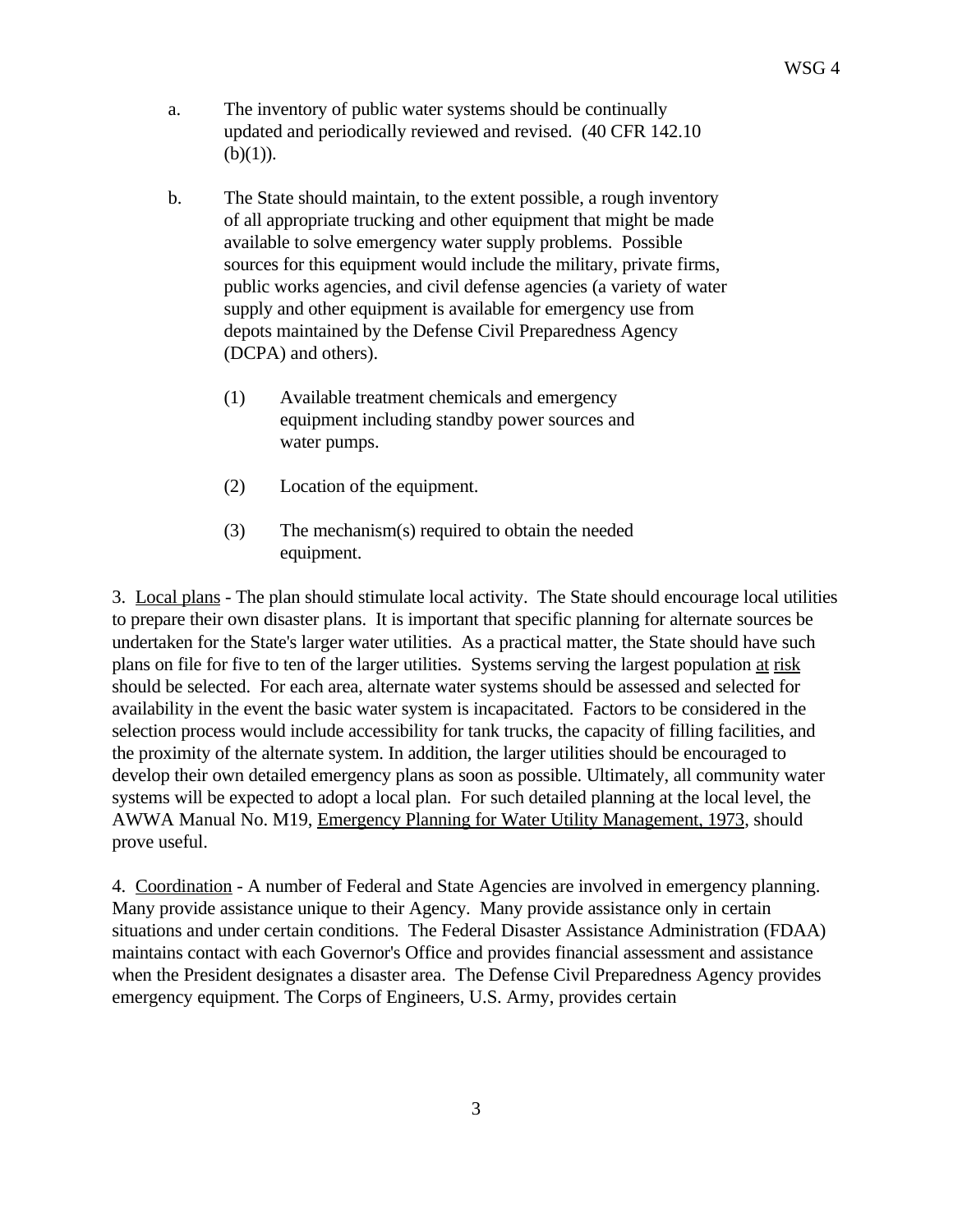types of assistance, primarily during floods. However, the Corps recently proposed regulations (33 CFR Part 214) to provide assistance to communities confronted with a source of contaminated drinking water that presents a threat to the health and welfare of the community. These regulations stem from legislation that was a consequence of the recent Duluth asbestos problem. States also have Civil Defense Agencies providing assistance during emergencies.

The various types of assistance provided by Federal and State Agencies can be a useful element in a State's plan to provide drinking water during emergencies. To effectively utilize this assistance, the State plan should provide for coordination with all the Agencies. The plan should specify the assistance available from each Agency. The State should also determine the conditions and circumstances under which he assistance will be provided and the mechanism that will be required to elicit the response.

5. Public Information - The State plan should include a public information program designed to inform the public on what they can expect and what they can do in the event of an emergency. Public information pamphlets and public service announcements via radio and TV should be utilized to promote public awareness.

## Local Response

Since one of the main State functions is to stimulate preparation of local emergency plans, it seems appropriate to give additional guidance on this subject.

The principal function of a utility plan should be to create a state of human awareness for response and to take steps to ensure water for human survival, if and when a disaster strikes. The AWWA manual No. M 19, should be useful to local utilities in developing their individual plans. Some of the key elements of an adequate local plan are similar to those recommended for the State-wide plan.

1. Communication - Appoint a disaster coordinator and designate a limited number of key operational personnel for call under disaster circumstances. This will require home and office telephone lists. Although it is recognized that such lists are usually out-of-date, they can be useful. Awareness of emergency responsibility can be enhanced by trial activations. Authorities to authorize expenditures during emergencies should be clearly set forth.

2. Alternate Sources - Assess and select alternate water systems that could be made available if the basic water system is incapacitated. Factors to be considered in the selection process would include accessibility for tank trucks, the capacity of filling facilities, and the location of the alternate facility. The assessment should include municipal, private, and other sources for trucks that could carry drinking water